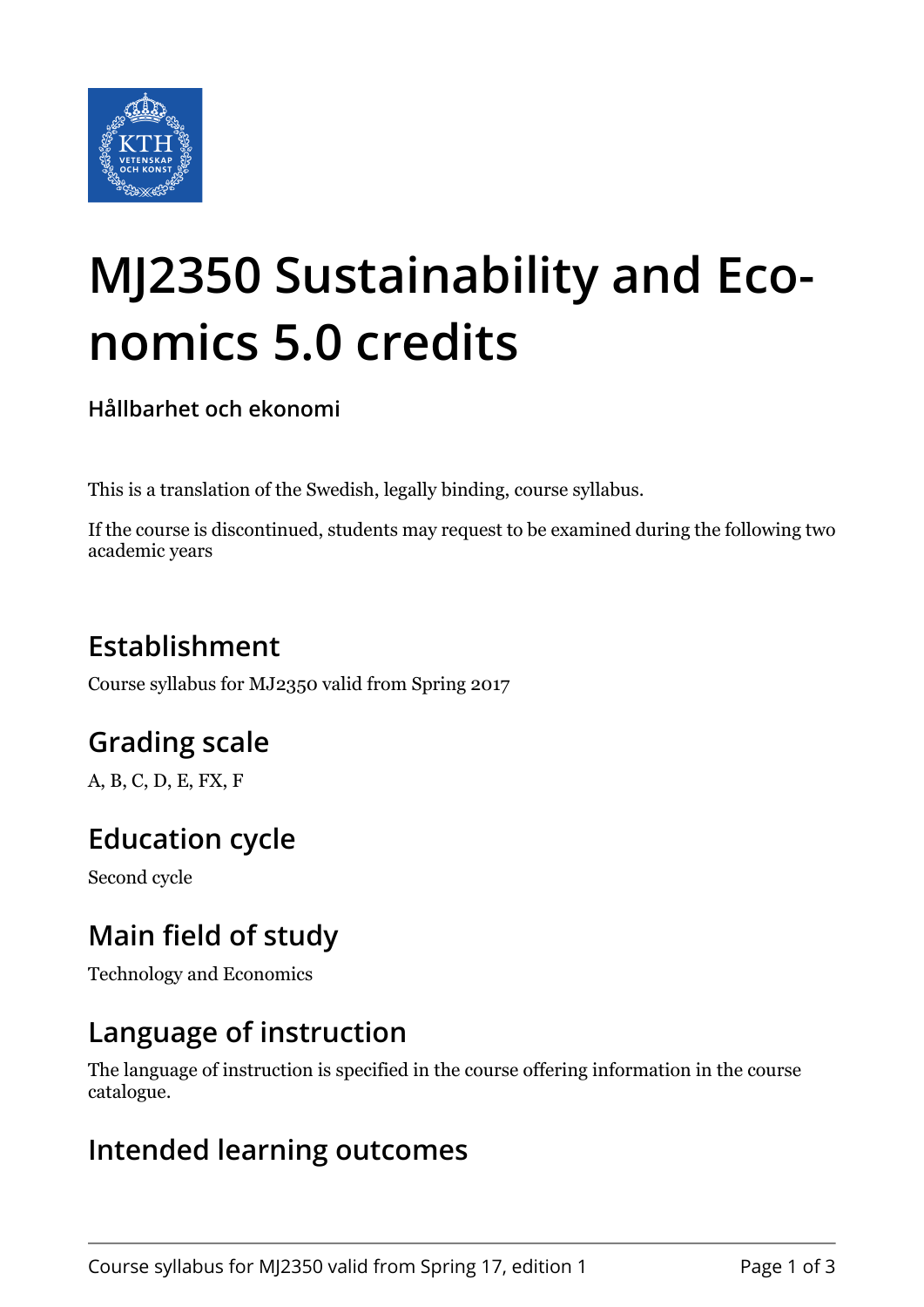The objective with the course is to give the student a deeper knowledge in both technical and non-technical issues concerning sustainability and its interaction with economic issues.

#### After the course the student should be able to:

- account for the general principles of sustainability and how it interacts with economic conditions and restrictions
- account for the principles of large infrastructure systems, as e.g. transport and water systems, related to sustainability and economics
- describe alternative measurement tools to GDP
- account for the meaning of Clean Tech for a sustainable development

#### **Course contents**

- 1. Replacing GDP as a measure of progress
- 2. Local Sustainable Development
- 3. European issues on Sustainability & Economics
- 4. Sustainable transport systems in a global context
- 5. Climate Change and the Conditions for Industrial Transformation
- 6. Corporate Social Responsibility
- 7. Clean Tech Using Technology to Change the World
- 8. Water Resources and Management

## **Disposition**

Project:  $36.5 h (5 h + 7 x 4.5 h)$ 

Seminars:  $7 h (7 x 1 h)$ 

Oral presentations: 19.25 h (8 x 1.5 h + 7.25 h)

Study visits: 1 á 8 h, including student presentations

## **Specific prerequisites**

A minimum of 150 credits within one or several of the following subjects: technical, natural science, architecture and or economy, plus English knowledge which is equivalent to English A/English 5

### **Course literature**